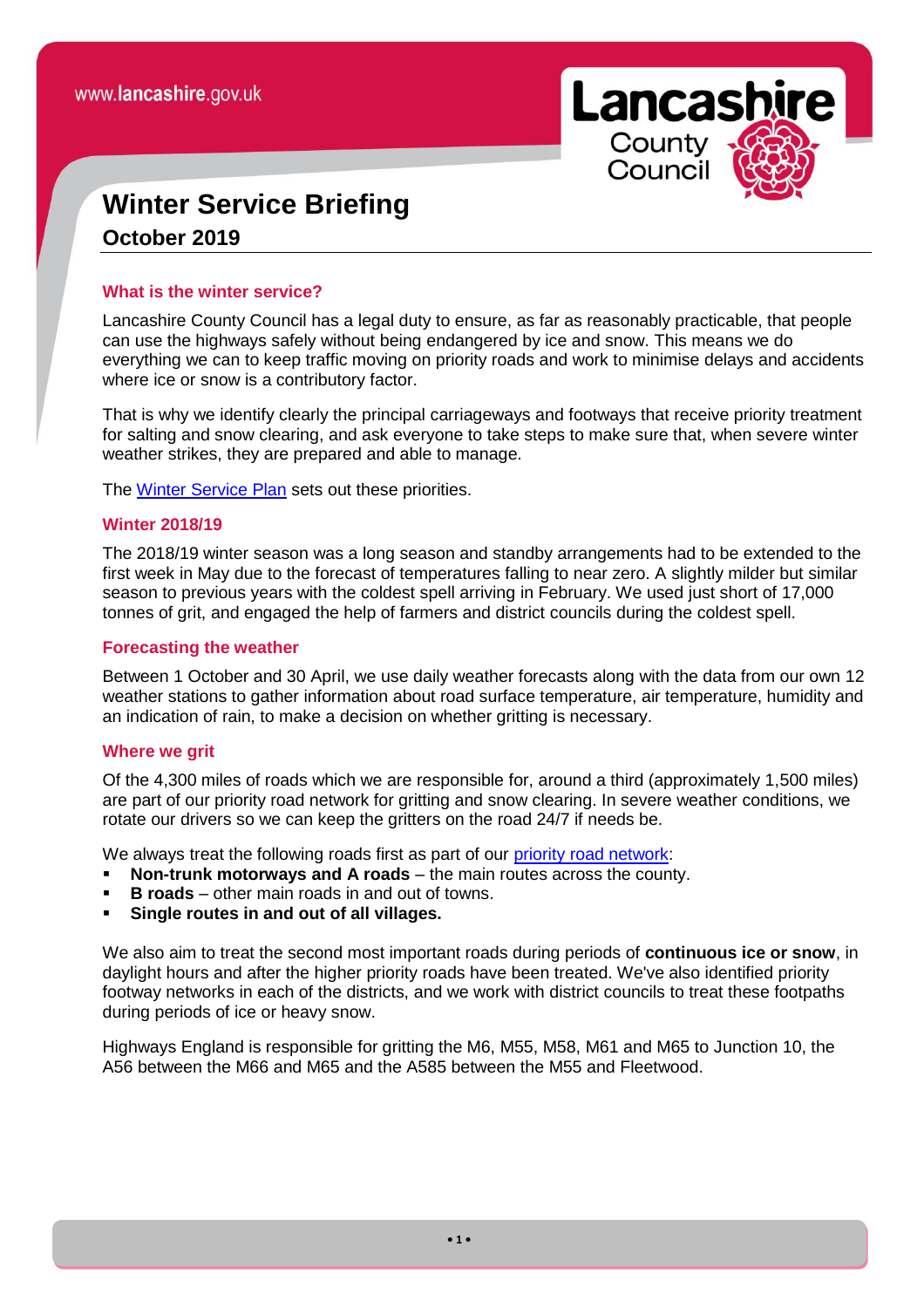#### **How we have prepared**

- **Salt** we have 29,000 tonnes of salt, located in seven operational depots and with the remainder in strategic locations around the county. We also have 30,000 litres of liquid de-icer available for circumstances where temperatures fall below the threshold where salt becomes ineffective and compacted snow proves resistant to snow ploughing. It will only be used on key strategic locations such as junctions on our main arterial roads.
- **Staff** there are approximately 160 staff on the winter service rota, 53 of whom are on call 24/7. They are directly employed by the county council and also have daytime commitments.
- **Grit bins**  we have more than 2,600 grit bins/salt piles for use on the highway in strategic locations based on a strict criteria. All grit bins are re-stocked in the lead up to winter and throughout the season when needed.
- **Fleet** 45 gritters operate countywide from seven depots with a reserve fleet of 13. All gritters are paired with a dedicated plough for use in times of snow. These are supplemented by snow blowers, tractors, 4-wheel drive utility trucks, and footway gritting equipment.
- **Vehicle navigation system** satellite navigation and GPS controlled automatic salting systems allow any driver to drive any route.
- **Agricultural contractors** a number of farmers and contractors who have equipment to carry out snow clearing works on roads provide additional support at times when our resources are stretched. They can be deployed at short notice predominantly for use on the rural network.

#### **Additional resources during severe weather**

We work with district councils, parish and town councils through the Lancashire Association of Local Councils (LALC) and with interested farmers and contractors to improve resilience in dealing with prolonged severe winter weather.

#### **How much does it all cost?**

We budget **£4m** per year on the winter service, however it is a demand-led service and when the winter weather is more severe, the service will continue to be delivered, subject to the availability of a wide range of resources, not least salt. We spent **£3.9m** in delivering the service in 2018/19.

**We all have a role to play this winter - we're prepared, are you?** 

**We do everything we can to keep traffic moving on priority roads and we are open about the fact we cannot grit every road in Lancashire. Even if we had the resources needed we couldn't grit them quickly enough to make a real difference.**

**No council does this. It is important people understand there are limitations to the service we can provide.**

**That is why we ask residents to take steps to make sure that when severe winter weather strikes they are prepared and able to manage.**

As an important stakeholder you can help communicate our winter policies and procedures, and the circumstances in which we implement them. We need your support to help manage public expectations.